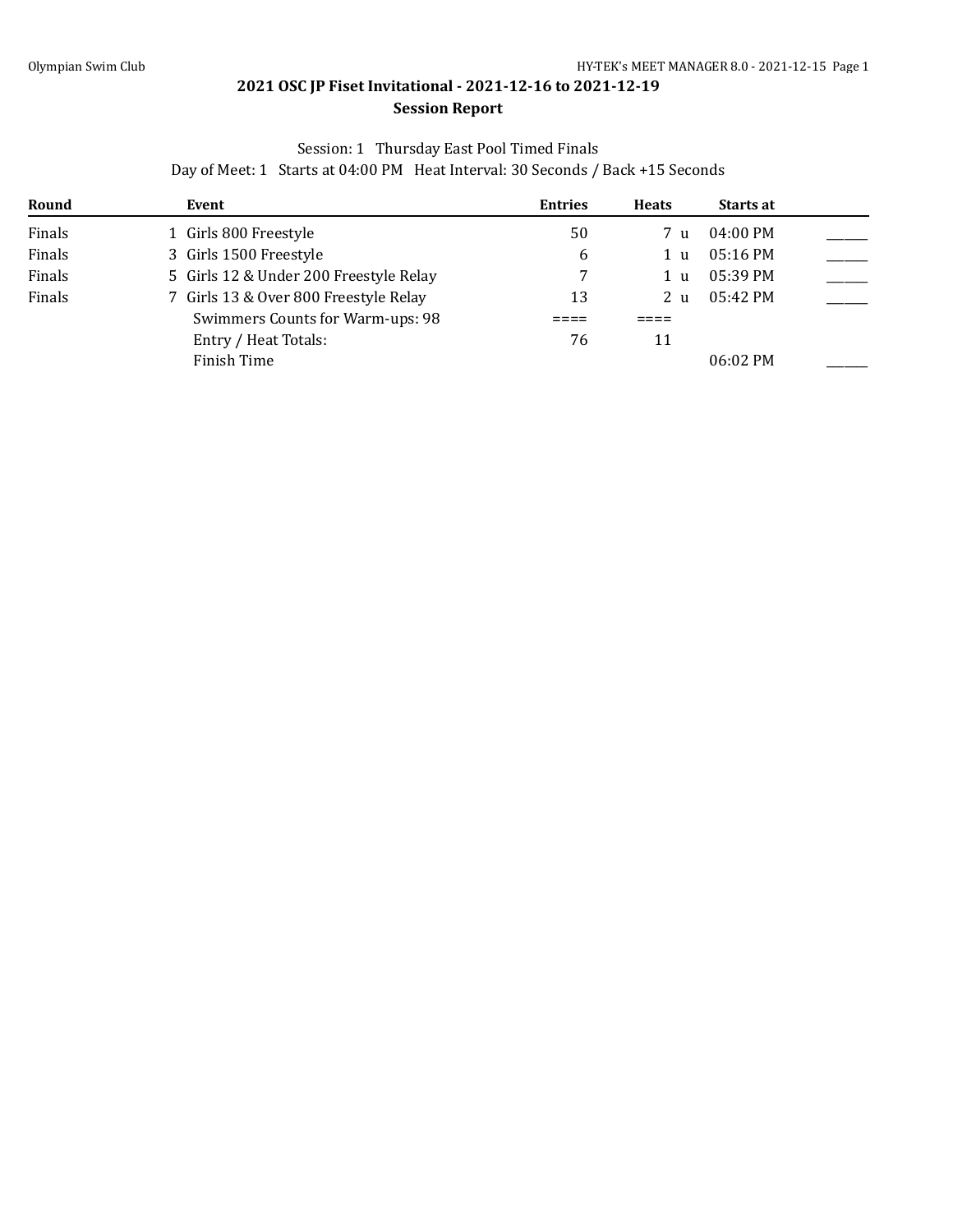#### **Session Report**

#### Session: 2 Thursday West Pool Timed Finals

| Round  | Event                                 | <b>Entries</b> | <b>Heats</b>   | <b>Starts at</b>   |  |
|--------|---------------------------------------|----------------|----------------|--------------------|--|
| Finals | 2 Boys 800 Freestyle                  | 24             | 3 u            | 04:00 PM           |  |
| Finals | 4 Boys 1500 Freestyle                 | 14             | 2 <sub>u</sub> | 04:33 PM           |  |
| Finals | 6 Boys 13 & Under 200 Freestyle Relay | 4              | 1 u            | $05:12 \text{ PM}$ |  |
| Finals | 8 Boys 14 & Over 800 Freestyle Relay  | 10             | 2 <sub>u</sub> | $05:15$ PM         |  |
|        | Swimmers Counts for Warm-ups: 68      |                |                |                    |  |
|        | Entry / Heat Totals:                  | 52             | 8              |                    |  |
|        | Finish Time                           |                |                | 05:34 PM           |  |

#### Day of Meet: 1 Starts at 04:00 PM Heat Interval: 30 Seconds / Back +15 Seconds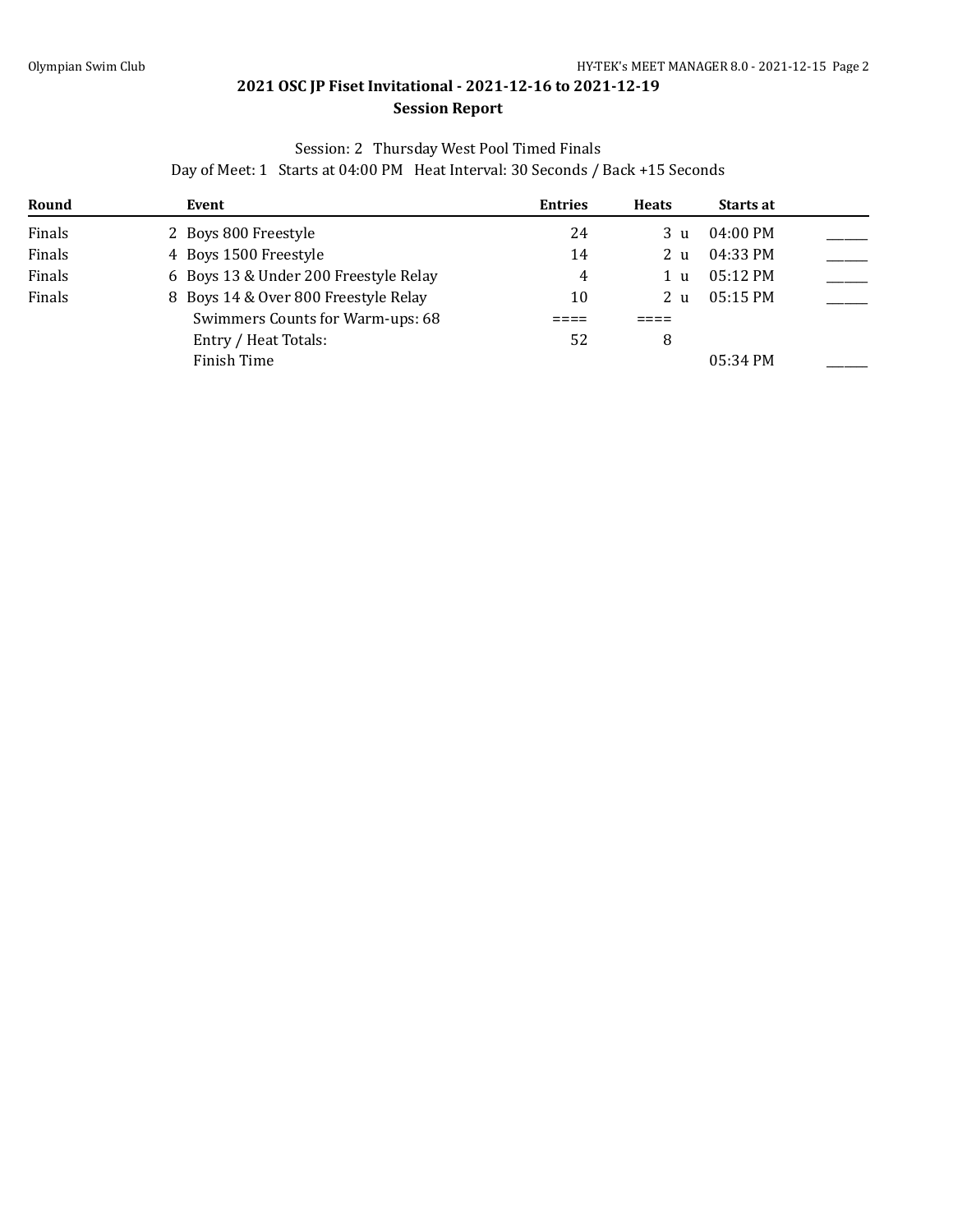#### **Session Report**

#### Session: 3 Friday East Pool Prelims

Day of Meet: 2 Starts at 08:30 AM Heat Interval: 30 Seconds / Back +15 Seconds

| Round   | Event                             | <b>Entries</b> | <b>Heats</b>   | Starts at  |  |
|---------|-----------------------------------|----------------|----------------|------------|--|
| Prelims | 9 Girls 200 Freestyle             | 74             | 10u            | 08:30 AM   |  |
| Prelims | 10 Boys 200 Freestyle             | 42             | 6 u            | 09:02 AM   |  |
| Prelims | 11 Girls 50 Butterfly             | 83             | 11u            | 09:20 AM   |  |
| Prelims | 12 Boys 50 Butterfly              | 42             | 6 u            | 09:32 AM   |  |
| Prelims | 13 Girls 100 Backstroke           | 73             | 10u            | 09:39 AM   |  |
| Prelims | 14 Boys 100 Backstroke            | 41             | 6 u            | 10:01 AM   |  |
| Prelims | 17 Girls 50 Breaststroke          | 66             | 9 u            | 10:13 AM   |  |
| Prelims | 18 Boys 50 Breaststroke           | 41             | 6 u            | 10:25 AM   |  |
| Prelims | Girls 400 IM<br>19.               | 18             | 3 <sub>u</sub> | 10:32 AM   |  |
| Prelims | 20 Boys 400 IM                    | 13             | 2 <sub>u</sub> | 10:53 AM   |  |
|         | Swimmers Counts for Warm-ups: 228 |                |                |            |  |
|         | Entry / Heat Totals:              | 493            | 69             |            |  |
|         | Finish Time                       |                |                | $11:04$ AM |  |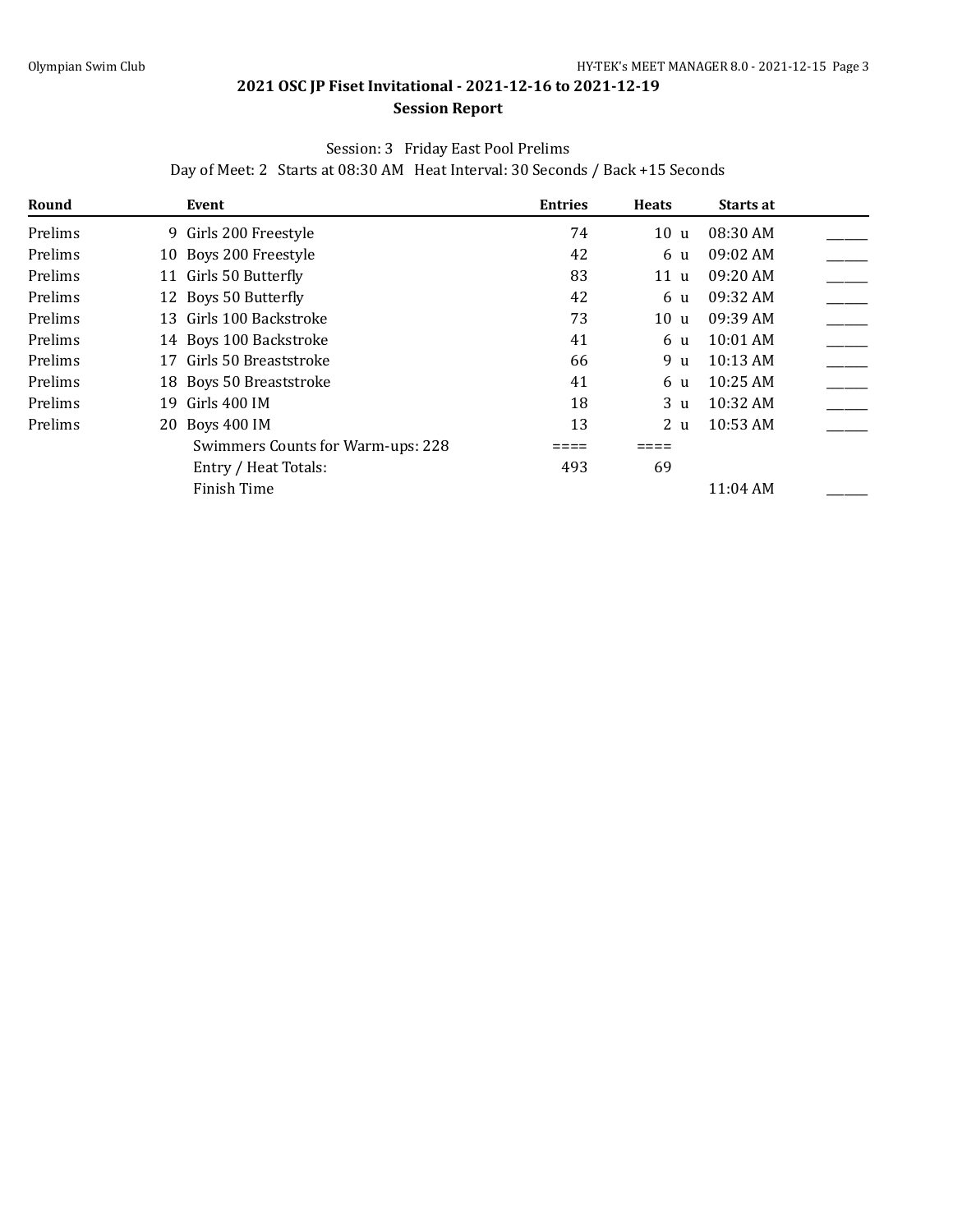#### **Session Report**

#### Session: 4 Friday West Pool Prelims

Day of Meet: 2 Starts at 08:30 AM Heat Interval: 30 Seconds / Back +15 Seconds

| Round   | Event                             | <b>Entries</b> | <b>Heats</b>   | Starts at |  |
|---------|-----------------------------------|----------------|----------------|-----------|--|
| Prelims | 109 Girls 200 Freestyle           | 74             | 10u            | 08:30 AM  |  |
| Prelims | 110 Boys 200 Freestyle            | 51             | 7 u            | 09:00 AM  |  |
| Prelims | 111 Girls 50 Butterfly            | 72             | 9 u            | 09:20 AM  |  |
| Prelims | 112 Boys 50 Butterfly             | 42             | 6 u            | 09:30 AM  |  |
| Prelims | 113 Girls 100 Backstroke          | 71             | 9 u            | 09:36 AM  |  |
| Prelims | 114 Boys 100 Backstroke           | 20             | 3 <sub>u</sub> | 09:56 AM  |  |
| Prelims | 117 Girls 50 Breaststroke         | 53             | 7 u            | 10:03 AM  |  |
| Prelims | 118 Boys 50 Breaststroke          | 35             | 5 <sub>u</sub> | 10:11 AM  |  |
| Prelims | 119 Girls 400 IM                  | 28             | 4 u            | 10:17 AM  |  |
| Prelims | 120 Boys 400 IM                   | 21             | 3 <sub>u</sub> | 10:42 AM  |  |
|         | Swimmers Counts for Warm-ups: 233 |                |                |           |  |
|         | Entry / Heat Totals:              | 467            | 63             |           |  |
|         | Finish Time                       |                |                | 11:01 AM  |  |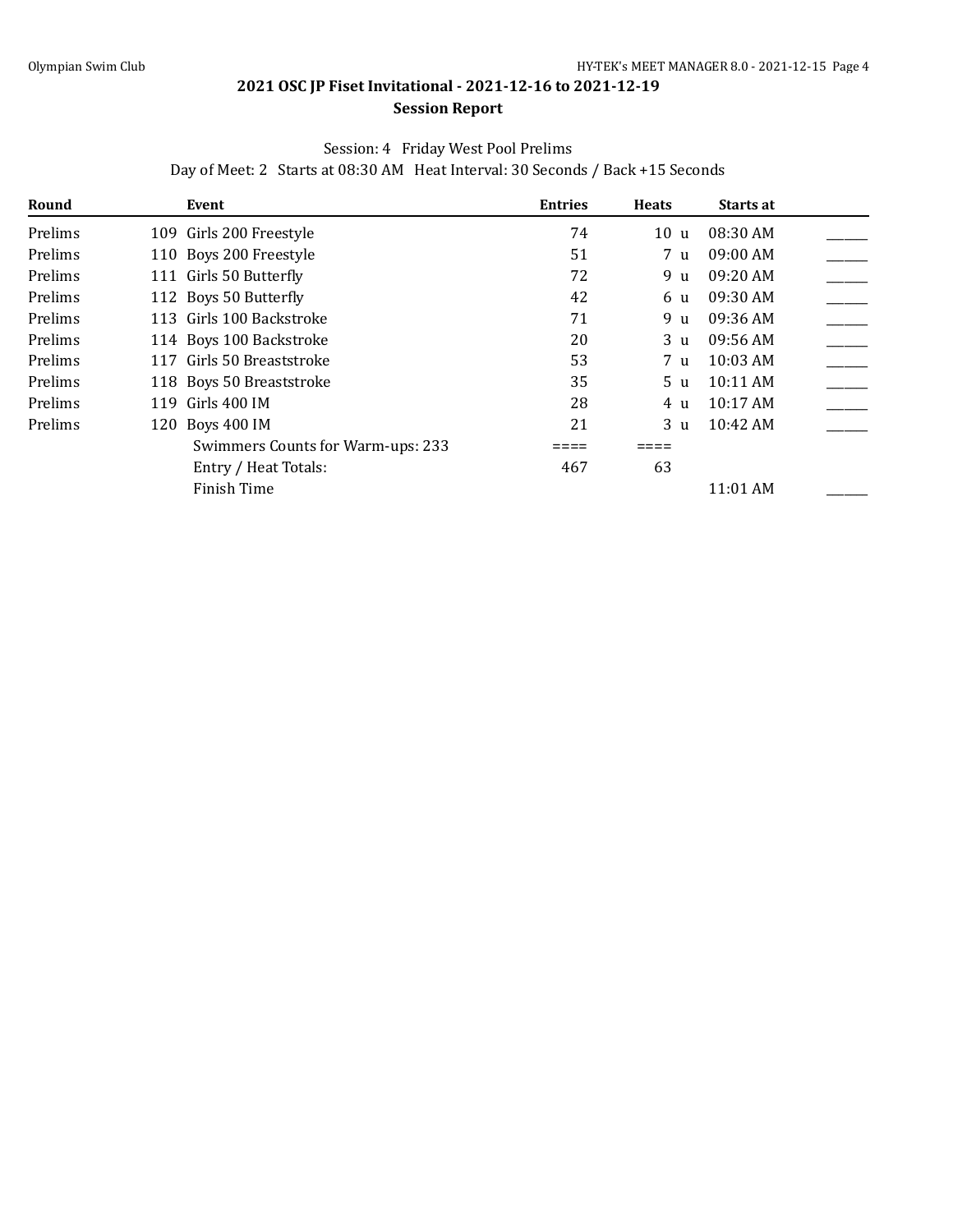#### **Session Report**

#### Session: 5 Friday Finals

Day of Meet: 2 Starts at 05:00 PM Heat Interval: 30 Seconds / Back +15 Seconds

| Round  |    | Event                               | <b>Entries</b>   | <b>Heats</b>   | Starts at |  |
|--------|----|-------------------------------------|------------------|----------------|-----------|--|
| Finals |    | 9 Girls 200 Freestyle               | 40               | 5 <sub>u</sub> | 05:00 PM  |  |
| Finals |    | 10 Boys 200 Freestyle               | 40               | 5 <sub>u</sub> | 05:15 PM  |  |
| Finals |    | 11 Girls 50 Butterfly               | 40               | 5 u            | 05:28 PM  |  |
| Finals |    | 12 Boys 50 Butterfly                | 40               | 5 u            | 05:33 PM  |  |
| Finals |    | 13 Girls 100 Backstroke             | 40               | 5 u            | 05:38 PM  |  |
| Finals |    | 14 Boys 100 Backstroke              | 40               | 5 u            | 05:48 PM  |  |
| Finals |    | 15 Girls 100 Backstroke Multi-Class | 0                | $\overline{0}$ | 05:58 PM  |  |
| Finals |    | 16 Boys 100 Backstroke Multi-Class  | $\boldsymbol{0}$ | $\mathbf{0}$   | 05:58 PM  |  |
| Finals |    | 17 Girls 50 Breaststroke            | 40               | 5 <sub>u</sub> | 05:58 PM  |  |
| Finals |    | 18 Boys 50 Breaststroke             | 32               | 4 u            | 06:03 PM  |  |
| Finals | 19 | Girls 400 IM                        | 18               | 3 u            | 06:08 PM  |  |
| Finals | 20 | Boys 400 IM                         | 13               | 3 u            | 06:26 PM  |  |
| Finals |    | 21 Girls 400 Medley Relay           | 33               | 5 u            | 06:44 PM  |  |
| Finals |    | 22 Boys 400 Medley Relay            | 22               | 3 <sub>u</sub> | 07:13 PM  |  |
|        |    | Swimmers Counts for Warm-ups: 288   |                  |                |           |  |
|        |    | Entry / Heat Totals:                | 398              | 53             |           |  |
|        |    | Finish Time                         |                  |                | 07:28 PM  |  |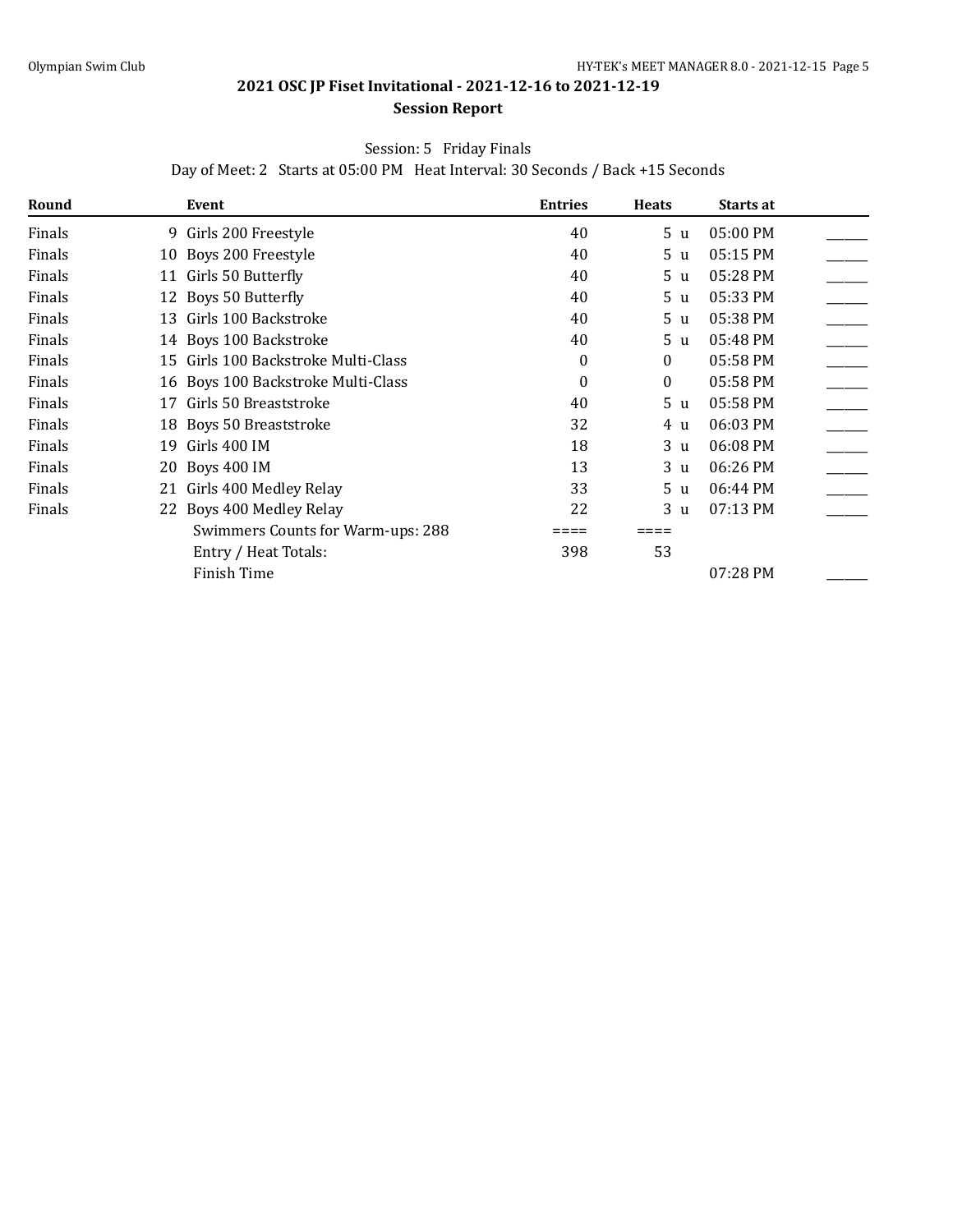#### **Session Report**

#### Session: 6 Saturday East Pool Prelims

Day of Meet: 3 Starts at 08:30 AM Heat Interval: 30 Seconds / Back +15 Seconds

| Round   | Event                             | <b>Entries</b> | <b>Heats</b> | Starts at          |  |
|---------|-----------------------------------|----------------|--------------|--------------------|--|
| Prelims | 23 Girls 200 Backstroke           | 61             | 8 u          | 08:30 AM           |  |
| Prelims | 24 Boys 200 Backstroke            | 26             | 4 u          | 08:58 AM           |  |
| Prelims | 25 Girls 100 Freestyle            | 81             | 11 u         | 09:13 AM           |  |
| Prelims | 26 Boys 100 Freestyle             | 55             | 7 u          | 09:34 AM           |  |
| Prelims | 29 Girls 200 Breaststroke         | 44             | 6 u          | 09:45 AM           |  |
| Prelims | 30 Boys 200 Breaststroke          | 23             | 3 u          | $10:07$ AM         |  |
| Prelims | 31 Girls 100 Butterfly            | 58             | 8 u          | 10:18 AM           |  |
| Prelims | 32 Boys 100 Butterfly             | 41             | 6 u          | $10:32 \text{ AM}$ |  |
| Prelims | 33 Girls 400 Freestyle            | 66             | 9 u          | 10:43 AM           |  |
| Prelims | 34 Boys 400 Freestyle             | 32             | 4 u          | 11:35 AM           |  |
|         | Swimmers Counts for Warm-ups: 243 |                |              |                    |  |
|         | Entry / Heat Totals:              | 487            | 66           |                    |  |
|         | Finish Time                       |                |              | 11:57 AM           |  |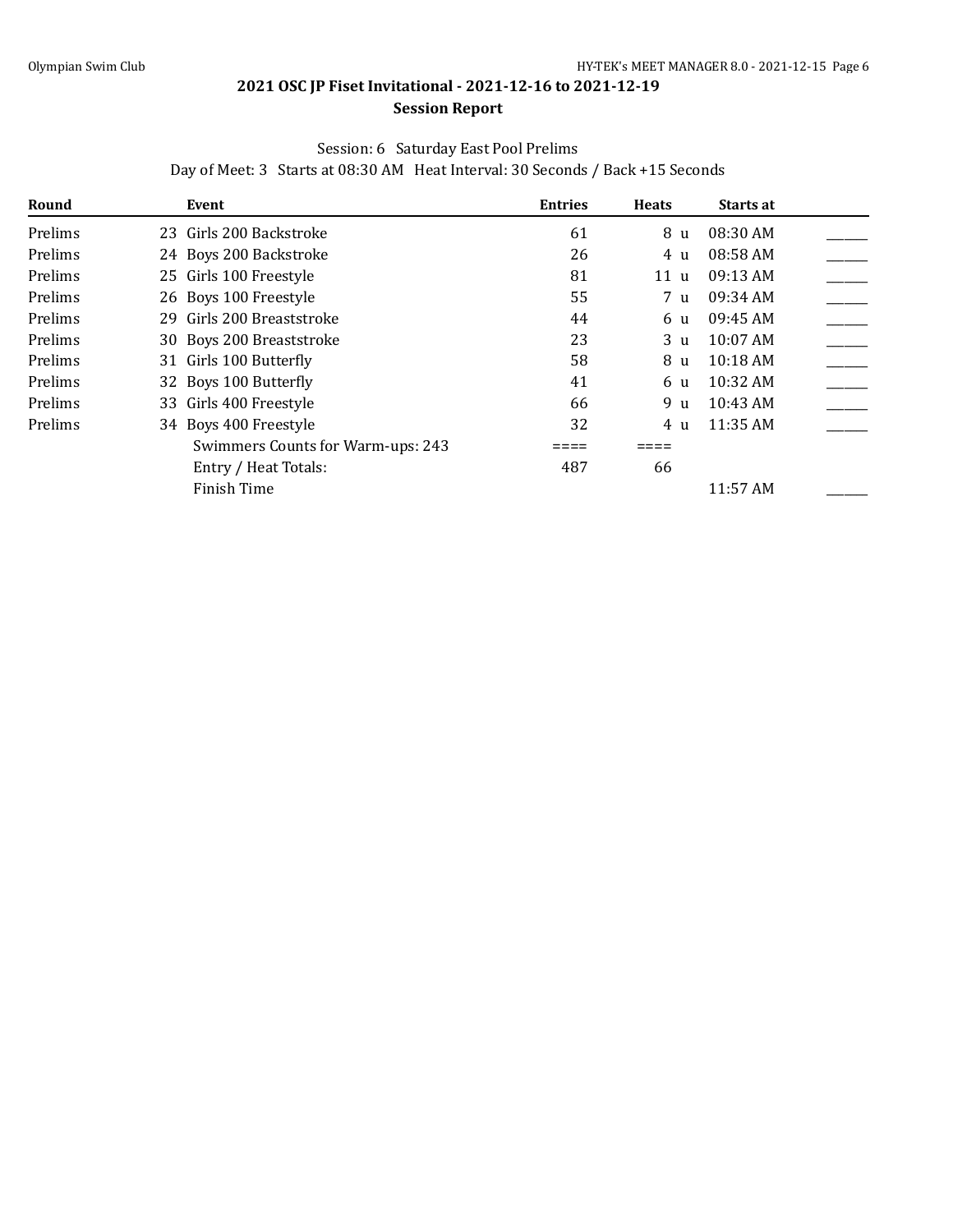#### **Session Report**

#### Session: 7 Saturday West Pool Prelims

Day of Meet: 3 Starts at 08:30 AM Heat Interval: 30 Seconds / Back +15 Seconds

| Round   | Event                             | <b>Entries</b> | <b>Heats</b>   | <b>Starts at</b> |  |
|---------|-----------------------------------|----------------|----------------|------------------|--|
| Prelims | 123 Girls 200 Backstroke          | 46             | 6 u            | 08:30 AM         |  |
| Prelims | 124 Boys 200 Backstroke           | 26             | 4 u            | 08:52 AM         |  |
| Prelims | 125 Girls 100 Freestyle           | 120            | 15 u           | $09:07$ AM       |  |
| Prelims | 126 Boys 100 Freestyle            | 66             | 9 u            | 09:34 AM         |  |
| Prelims | 129 Girls 200 Breaststroke        | 46             | 6 u            | 09:49 AM         |  |
| Prelims | 130 Boys 200 Breaststroke         | 20             | 3 <sub>u</sub> | $10:11$ AM       |  |
| Prelims | 131 Girls 100 Butterfly           | 56             | 7 <sub>u</sub> | 10:22 AM         |  |
| Prelims | 132 Boys 100 Butterfly            | 47             | 6 u            | 10:35 AM         |  |
| Prelims | 133 Girls 400 Freestyle           | 28             | 4 u            | $10:45$ AM       |  |
| Prelims | 134 Boys 400 Freestyle            | 18             | 3 u            | $11:09$ AM       |  |
|         | Swimmers Counts for Warm-ups: 244 |                |                |                  |  |
|         | Entry / Heat Totals:              | 473            | 63             |                  |  |
|         | Finish Time                       |                |                | 11:26 AM         |  |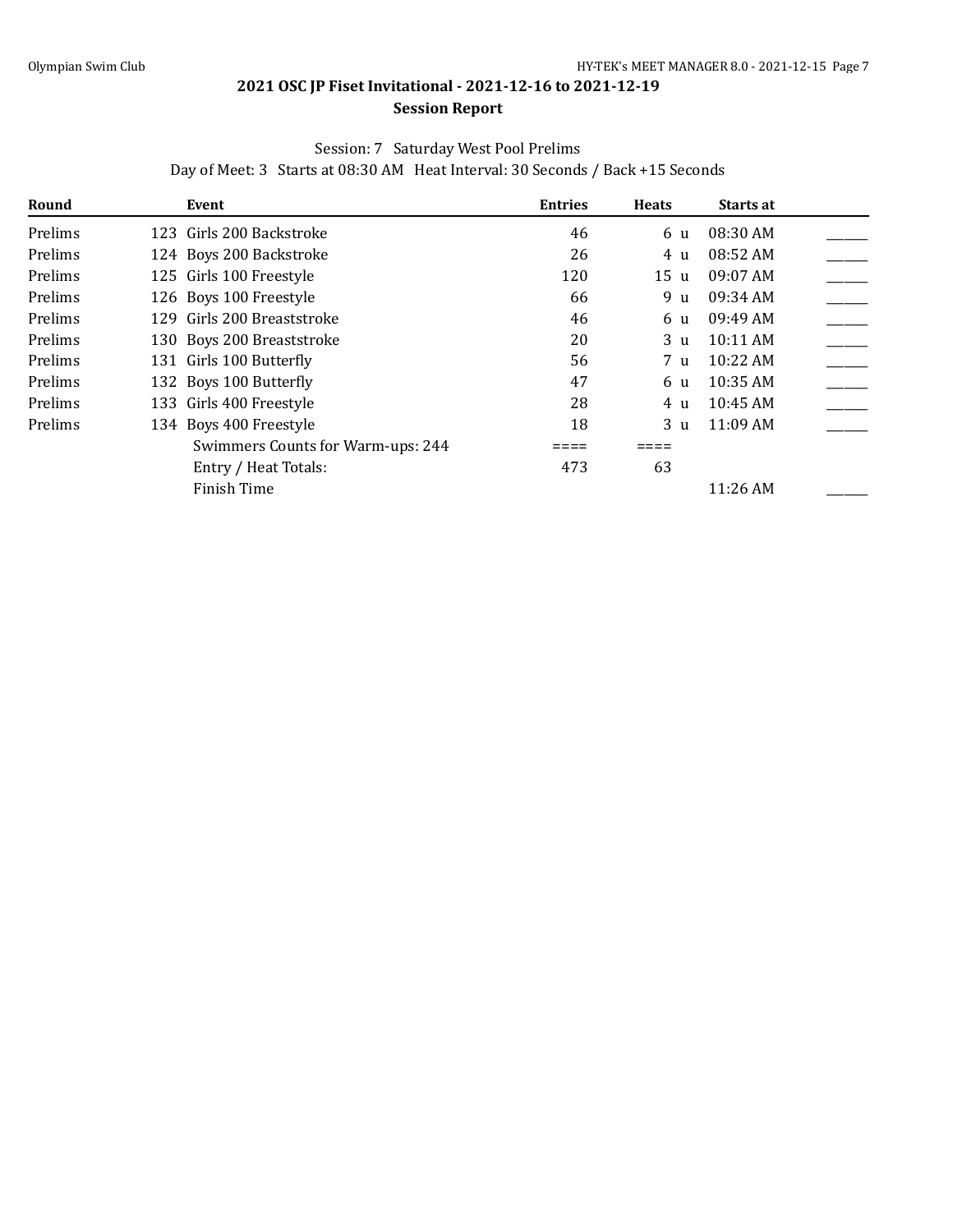#### **Session Report**

#### Session: 8 Saturday Finals

Day of Meet: 3 Starts at 05:00 PM Heat Interval: 30 Seconds / Back +15 Seconds

| Round  | Event                              | <b>Entries</b>   | <b>Heats</b>   | Starts at |  |
|--------|------------------------------------|------------------|----------------|-----------|--|
| Finals | 23 Girls 200 Backstroke            | 40               | 5 u            | 05:00 PM  |  |
| Finals | 24 Boys 200 Backstroke             | 24               | 3 u            | 05:17 PM  |  |
| Finals | 25 Girls 100 Freestyle             | 40               | 5 u            | 05:26 PM  |  |
| Finals | 26 Boys 100 Freestyle              | 40               | 5 u            | 05:34 PM  |  |
| Finals | 27 Girls 100 Freestyle Multi-Class | 0                | $\theta$       | 05:41 PM  |  |
| Finals | 28 Boys 100 Freestyle Multi-Class  | $\boldsymbol{0}$ | $\theta$       | 05:41 PM  |  |
| Finals | 29 Girls 200 Breaststroke          | 40               | 5 <sub>u</sub> | 05:41 PM  |  |
| Finals | 30 Boys 200 Breaststroke           | 23               | 4 u            | 05:59 PM  |  |
| Finals | 31 Girls 100 Butterfly             | 40               | 5 u            | 06:12 PM  |  |
| Finals | 32 Boys 100 Butterfly              | 40               | 5 u            | 06:20 PM  |  |
| Finals | 33 Girls 400 Freestyle             | 24               | 3 u            | 06:28 PM  |  |
| Finals | 34 Boys 400 Freestyle              | 24               | 3 u            | 06:43 PM  |  |
| Finals | 35 Girls 400 Freestyle Relay       | 34               | 5 u            | 06:58 PM  |  |
| Finals | 36 Boys 400 Freestyle Relay        | 22               | 3 <sub>u</sub> | 07:23 PM  |  |
|        | Swimmers Counts for Warm-ups: 308  |                  |                |           |  |
|        | Entry / Heat Totals:               | 391              | 51             |           |  |
|        | Finish Time                        |                  |                | 07:37 PM  |  |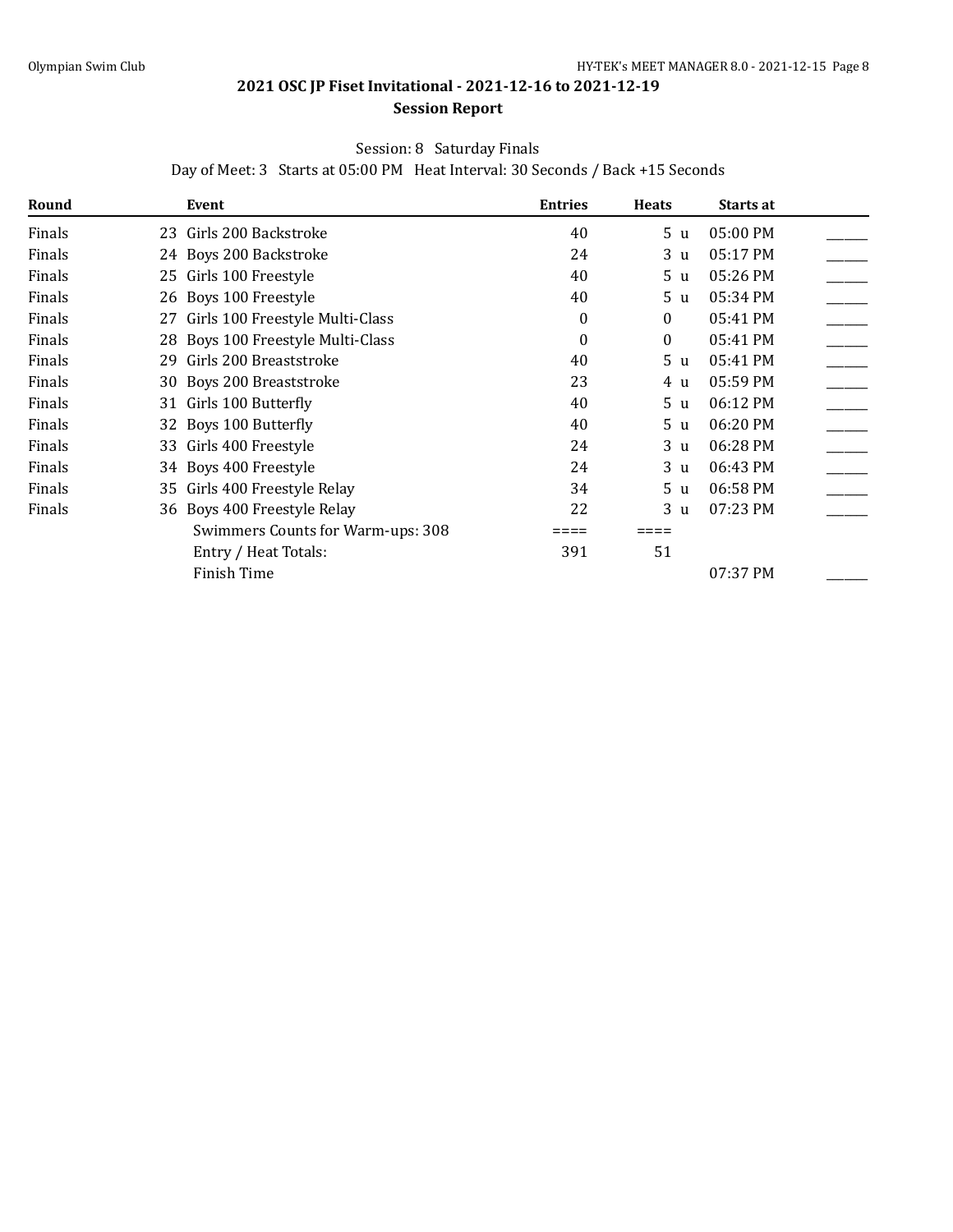#### **Session Report**

### Session: 9 Sunday East Pool Prelims

Day of Meet: 4 Starts at 08:30 AM Heat Interval: 30 Seconds / Back +15 Seconds

| Round   | Event                             | <b>Entries</b> | <b>Heats</b> | Starts at  |  |
|---------|-----------------------------------|----------------|--------------|------------|--|
| Prelims | 37 Girls 200 Butterfly            | 9              | 2 u          | 08:30 AM   |  |
| Prelims | 38 Boys 200 Butterfly             | 7              | 1 u          | 08:38 AM   |  |
| Prelims | 39 Girls 50 Backstroke            | 90             | 12 u         | 08:41 AM   |  |
| Prelims | 40 Boys 50 Backstroke             | 46             | 6 u          | 08:58 AM   |  |
| Prelims | 41 Girls 100 Breaststroke         | 62             | 8 u          | $09:06$ AM |  |
| Prelims | 42 Boys 100 Breaststroke          | 37             | 5 u          | 09:23 AM   |  |
| Prelims | 45 Girls 50 Freestyle             | 126            | 16 u         | 09:32 AM   |  |
| Prelims | 46 Boys 50 Freestyle              | 71             | 9 u          | 09:49 AM   |  |
| Prelims | Girls 200 IM<br>49                | 66             | 9 u          | 09:58 AM   |  |
| Prelims | 50 Boys 200 IM                    | 36             | 5 u          | 10:30 AM   |  |
|         | Swimmers Counts for Warm-ups: 252 |                |              |            |  |
|         | Entry / Heat Totals:              | 550            | 73           |            |  |
|         | Finish Time                       |                |              | 10:47 AM   |  |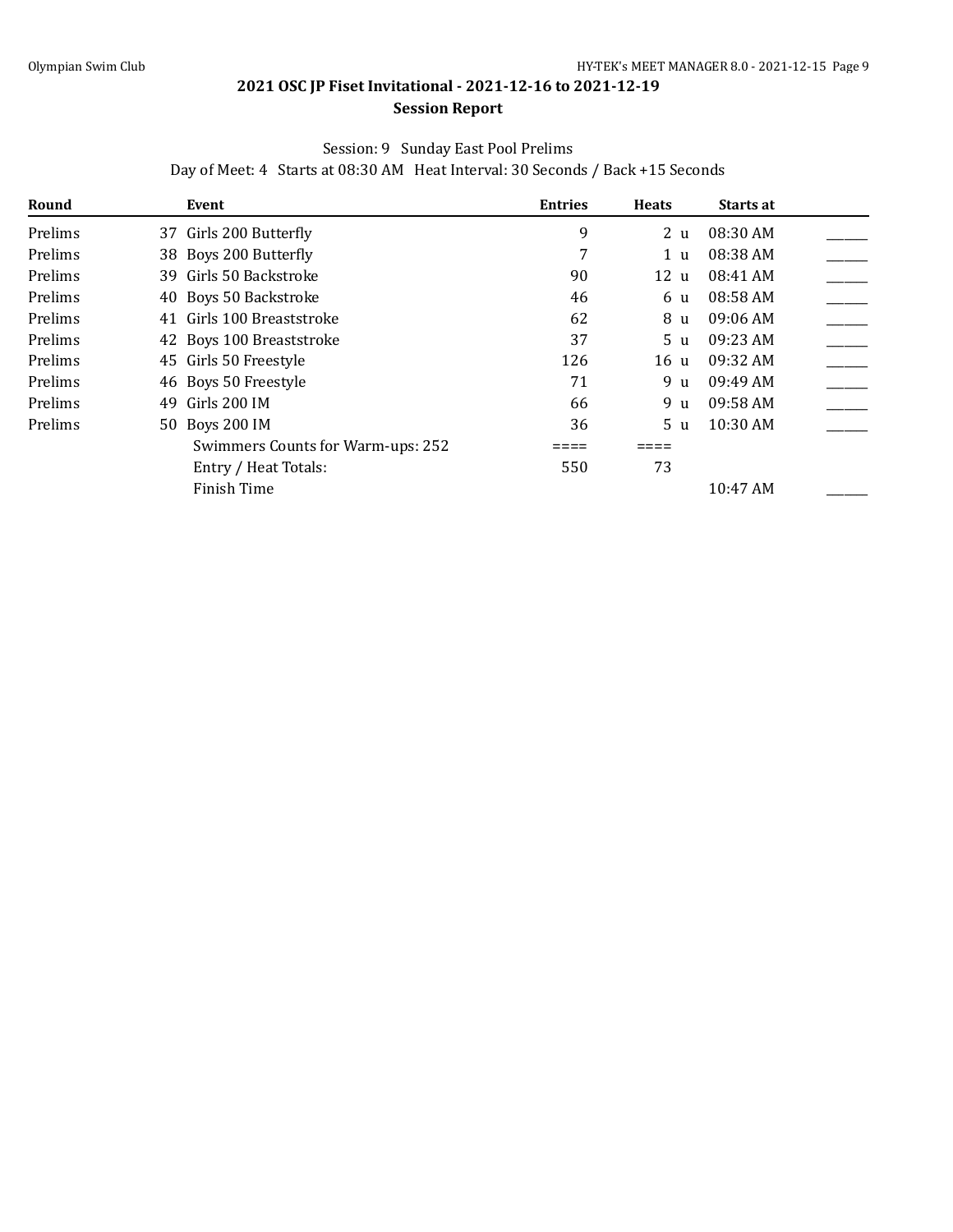#### **Session Report**

#### Session: 10 Sunday West Pool Prelims

Day of Meet: 4 Starts at 08:30 AM Heat Interval: 30 Seconds / Back +15 Seconds

| Round   | Event                             | <b>Entries</b> | <b>Heats</b>   | <b>Starts at</b> |  |
|---------|-----------------------------------|----------------|----------------|------------------|--|
| Prelims | 137 Girls 200 Butterfly           | 20             | 3 u            | 08:30 AM         |  |
| Prelims | 138 Boys 200 Butterfly            | 14             | 2 <sub>u</sub> | 08:41 AM         |  |
| Prelims | 139 Girls 50 Backstroke           | 66             | 9 u            | 08:47 AM         |  |
| Prelims | 140 Boys 50 Backstroke            | 27             | 4 u            | $09:00$ AM       |  |
| Prelims | 141 Girls 100 Breaststroke        | 64             | 8 u            | 09:06 AM         |  |
| Prelims | 142 Boys 100 Breaststroke         | 33             | 5 <sub>u</sub> | 09:22 AM         |  |
| Prelims | 145 Girls 50 Freestyle            | 95             | 12u            | 09:32 AM         |  |
| Prelims | 146 Boys 50 Freestyle             | 60             | 8 u            | 09:45 AM         |  |
| Prelims | 149 Girls 200 IM                  | 84             | 11 u           | 09:54 AM         |  |
| Prelims | 150 Boys 200 IM                   | 44             | 6 <sub>u</sub> | 10:30 AM         |  |
|         | Swimmers Counts for Warm-ups: 240 |                |                |                  |  |
|         | Entry / Heat Totals:              | 507            | 68             |                  |  |
|         | Finish Time                       |                |                | 10:49 AM         |  |